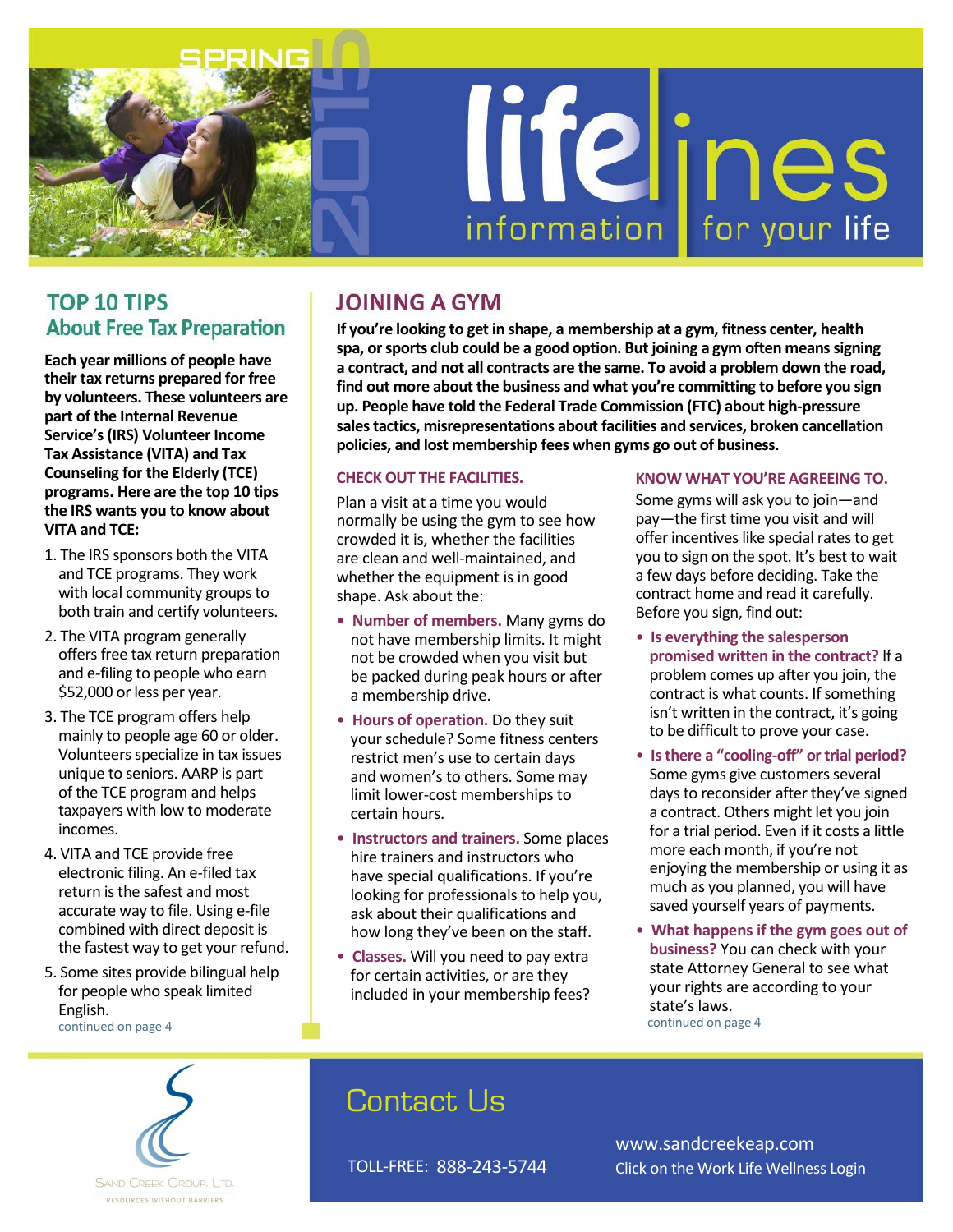

## **IS YOUR CHILD READY FOR CAMP?**

**You've made your decision. This is the year. Your child is going to camp. Resistance is futile. Or perhaps it's the other way around: Your child is saying that now is the time, and you're the one with doubts. In any case, there is no scientific formula to determine a child's camp readiness. Every child is different, and parents can't forget to take into consideration their own needs and circumstances as well. Try tossing around some of the following questions to see if the timing is right for everyone.**

### **HOW OLD IS YOUR CHILD?**

- **Children younger than 7** often have a hard time adjusting to being away from home, so consider a day camp where children come home every night.
- **Children 7–12** are usually good candidates for resident camps, or "sleepaway" camps. Whatever their age, it helps if children have overnight experiences at a friend's or relative's house before camp.
- **Teens (and tweens)** who are "too old for camp" can find cool activities in travel, adventure, sports, and Counselor in Training (CIT) programs, among others.

### **DOES YOUR CHILD WANT TO GO TO CAMP?**

If your child is already talking about camp, you're way ahead of the game. Your job as a parent is to figure out just what it is your child expects the camp experience to be, and make sure that you're both on the same page as you start researching possibilities.

### **DOES YOUR CHILD HAVE SPECIFIC INTERESTS?**

While most camps have a variety of activities to appeal to different interests, specialty camps such as computer camps, arts camps, environmental science camps, filmmaking camps, and rock music camps are always a draw for a child who's hooked on that "one thing." Many camps accommodate special needs and help children who want to improve skills in a certain area, whether academic or social. Even with a specialty focus, these camps provide a wellrounded experience which enriches a child's development, emotionally and physically.

lifelines

information for your life

### **WHAT WAS LAST SUMMER LIKE?**

Did your children spend eight or more weeks last summer complaining about how bored they were? This is definitely a sign to look for camps as an alternative. Involve your child from the get-go, and discover what's out there—it's far from boring.

### **DO YOUR CHILDREN'S FRIENDS HAVE SUMMER PLANS?**

The last thing you want is for your child to be left at home with nothing to do and no one to do it with. So make summer camp plans when other children will be away, or think about sending friends to camp together. It's great for anxious, first-time campers.

### **WILL YOUR CHILD CARE PROGRAM TAKE A VACATION?**

Before it's too late, check with your child's regular child care provider about scheduled summer breaks. If there are any, a camp could fill the gap.

### **COULD YOUR CHILD USE A CHANGE OR A CHALLENGE?**

Maybe your child needs different kinds of activities than your child care arrangement provides. You might want to introduce a child who is timid or uneasy to new experiences. Also, children are often ready to expand their circle of friends without realizing it. Camp can work wonders in these situations.

### **COULD YOU USE A BREAK?**

If your role last summer was as the "town taxi" or "entertainment director," maybe you're ready to play "devoted parent at a distance," and give your child a taste of independence. If so, share your tales of positive camp experiences, and start to explore today's possibilities together—surf the Internet and take virtual tours of camps, attend camp open houses, and get all of the information you need to find a camp that really fits all of your family's needs. Then, have a great summer!

Workplace Options. (Reviewed 2014). *Is your child ready for camp?* Raleigh, NC: Author.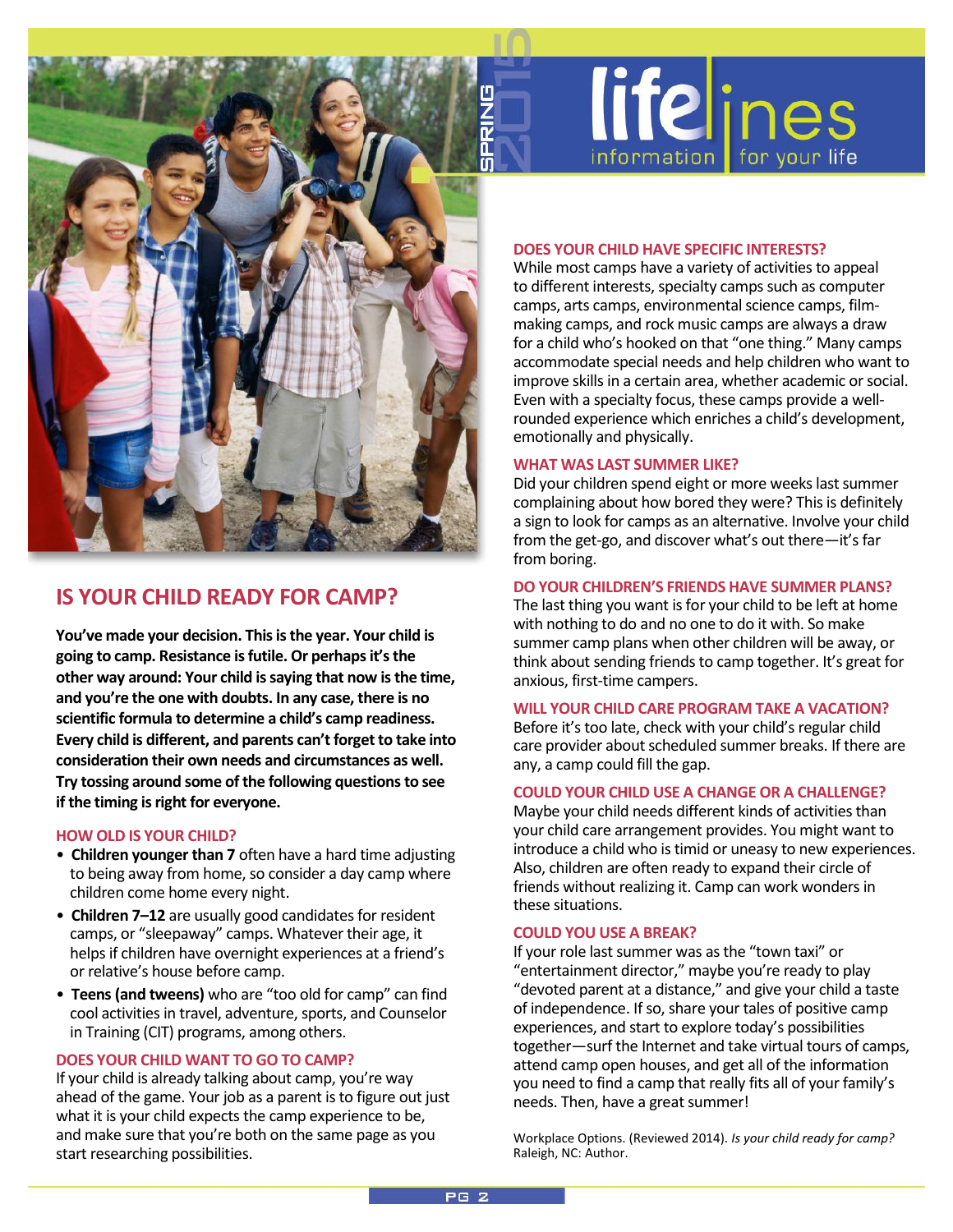

# **SELF-CARE FOR THE CAREGIVER**

**Caring for an aging spouse or relative can be an incredibly rewarding experience. For many, however, it is also a source of great stress. This stress can lead to feelings of anger and guilt. These feelings can get in the way of successful caregiving and may even impact your health.** 

**If you are a caregiver, it is important to learn that you cannot take care of others unless you take care of yourself as well.**

### **YOUR FEELINGS ARE IMPORTANT.**

Many caregivers feel guilty about expressing feelings of anger or resentment. It is very common to have these feelings, and it is important that you acknowledge them so that you can seek out the help you need.

- Recognize your limitations.
- Ask for help when it is needed.
- Attend a support group.
- Keep friends and family in your life.
- Communicate your feelings.

### **LEARN HOW TO ACCEPT HELP.**

There may be many reasons for rejecting help that may be offered from friends and family. You might feel that it is your duty alone to take care of your family member or that you don't want to be a burden on others. Accepting help from others can allow you more time for yourself. This will make you a better caregiver.

- Accept acknowledgement when it is given to you.
- When someone offers help, be specific about what he or she can do. Help with the grocery shopping or meal preparation can leave you with more time for yourself.
- Allow yourself to be proud of all the things you do for others, and don't dwell on the things you aren't able to do.



### **THERE IS SUPPORT FOR YOU OUT THERE.**

Meals-on-Wheels programs, in-home care agencies, and adult day programs are only a few of the many support services available when you are taking care of an aging family member. Finding appropriate services can be as much an act of caregiving as providing them yourself.

- Contact an elder care professional for assistance in finding help.
- Find the local Area Agency on Aging office that services your community. They have a wealth of information on local resources.
- Network with other caregivers to find out what services help.
- Remember: Allowing help from outside sources is a way to take care of you.

### **RECHARGE YOUR BATTERIES.**

Do you have hobbies or leisure time activities that you don't seem to have time for anymore? Will talking to a counselor or attending a support group meeting help your mood? It is important that you do things you enjoy. Taking care of yourself means replenishing your spirit as well.

- Take a walk around the neighborhood; it can feel like a mini-vacation.
- Read a book or watch a movie you enjoy.
- Arrange to meet a friend, even if it is only for a few minutes.
- Use time away from your caregiving duties to do special things for yourself, not to run errands.

Workplace Options. (Reviewed 2014). *Self-care for the caregiver.* Raleigh, NC: Author.